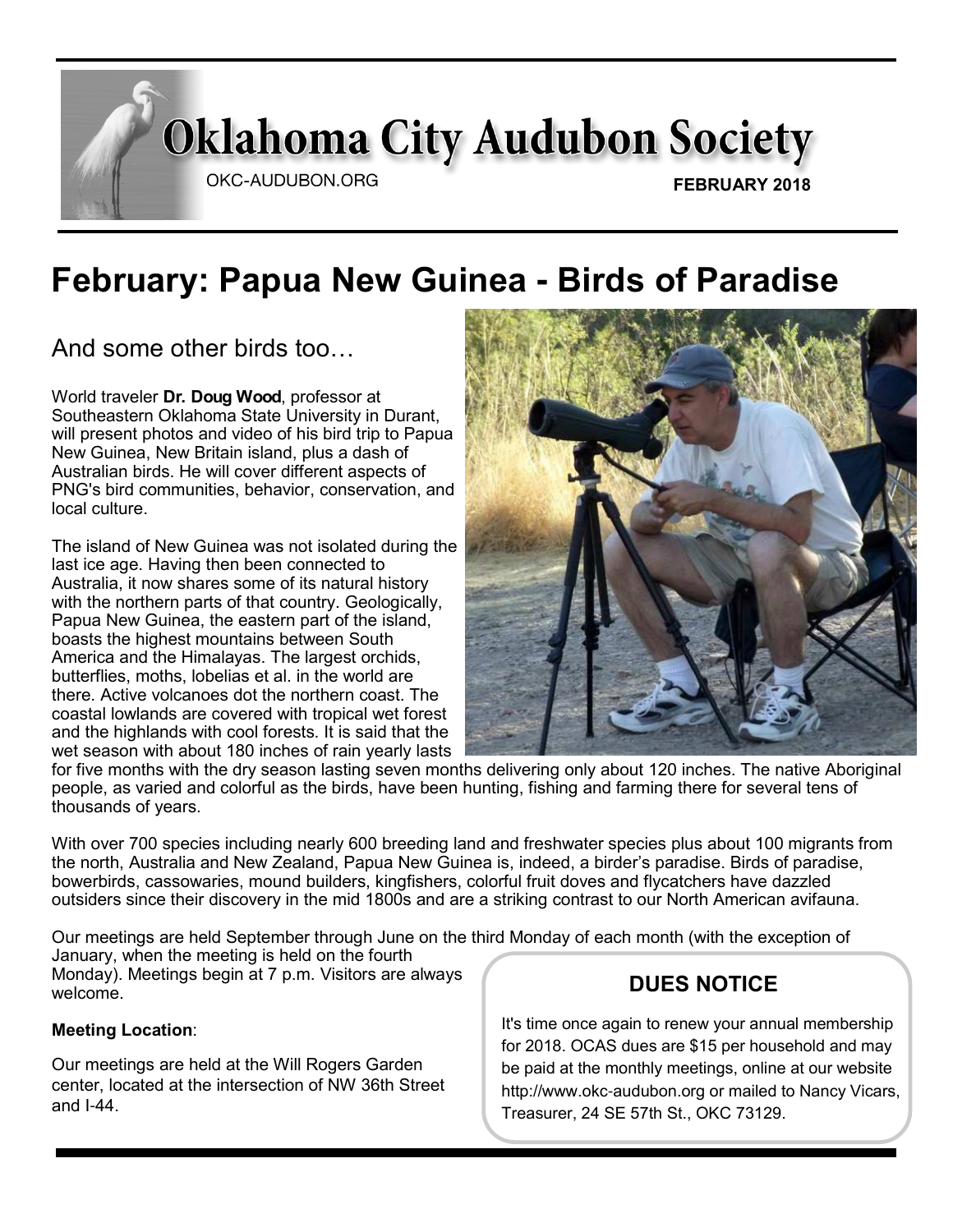## **President's Perspective**

*By Betsy Hacker*

#### The Year of the Bird

Many birders enjoy attracting birds to feeders and birdbaths. I often wonder who gets more benefit from this, our little feathered friends or we humans. The following photo is an illustration I did of blackcapped chickadees that I published in a column I write for a Colorado newspaper. I'm re-purposing it now to make my point.





*"Give them a Hand"* illustration by Betz Hacker

To commemorate the centennial year of the 1918 Migratory Bird Treaty Act, it is important to consider, why do birds matter to us?

According to the Global News, a Canadian newspaper, in 2015, 1 in 5 Canadians now watch birds and it has become one of the fastest growing hobbies in North America. To some, watching birds is a casual backyard activity, still others like to travel and keep lists of all the birds they've seen, and then there are the extreme birders! On average the paper reported that birders spend an average of 133 hours per year on birding.

What has sparked this interest in birds? While earning a degree in Landscape Architecture at the University of Minnesota, there was a young man in my studio who was very talented and competitive. Back then, neither of us were birders. After graduation, he moved to San Francisco to head up an architectural firm. At some point along the

way, we both became birders. Given his competitive nature, I was not surprised when he told me he was an extreme birder. While talking to him at a convention in Phoenix, his cell phone rang. He immediately excused himself so he could catch a plane to track down a rare bird in some exotic location. My fellow cohorts often say, "you should go birding with Dave," to which I ask if they have seen the movie *The Big Year.* Dave even looks a little like Steve Martin. Dave's passion for birding is very different than mine yet we both share an affinity for birds and have worked in a professional capacity to help communities preserve and rehabilitate land for wildlife habitat.

In his National Geographic essay entitled *Why Birds Matter*, Jonathan Franzen writes that what birds do for us is to indicate the health of our ethical values. Franzen suggests, that one reason wild birds matter, or ought to matter to us, is that they are our last and best connection to the natural world that is otherwise receding due to human self-serving interests that if implemented without restraint, can upset nature's balance.

Birds are the most vivid and widespread representatives of the Earth as it was before people arrived on it. Without regulations, like the dinosaurs, many bird species could become extinct. That is why stewardship and best landuse practices, including but not limited to habitat conservation and rehabilitation, are important components to any development or changes in land-use.

If you could see every bird in the world, you would see a vast array of birds living in every conceivable environment. To survive in so many different habitats, the world's 10,000 or so species of birds have, and even today continue to evolve. Birds come in many sizes and colors with many varying features and behaviors. Each bird is uniquely suited to its environment. Some can adapt to changes while others cannot. As researchers continue to study the world of birds, it becomes clear how little is really know and that there is so much more to learn about these amazing creatures.

What would it be like to wake up and not hear a bird chirping, to go over to Lake Hefner and not see waterfowl, to go through the day and not see a hawk soaring overhead, or, what if all the birds that flock to our feeders one day just disappeared? Birds are a gauge on the health of the planet and they really do matter!

*Respectfully, Betz Hacker*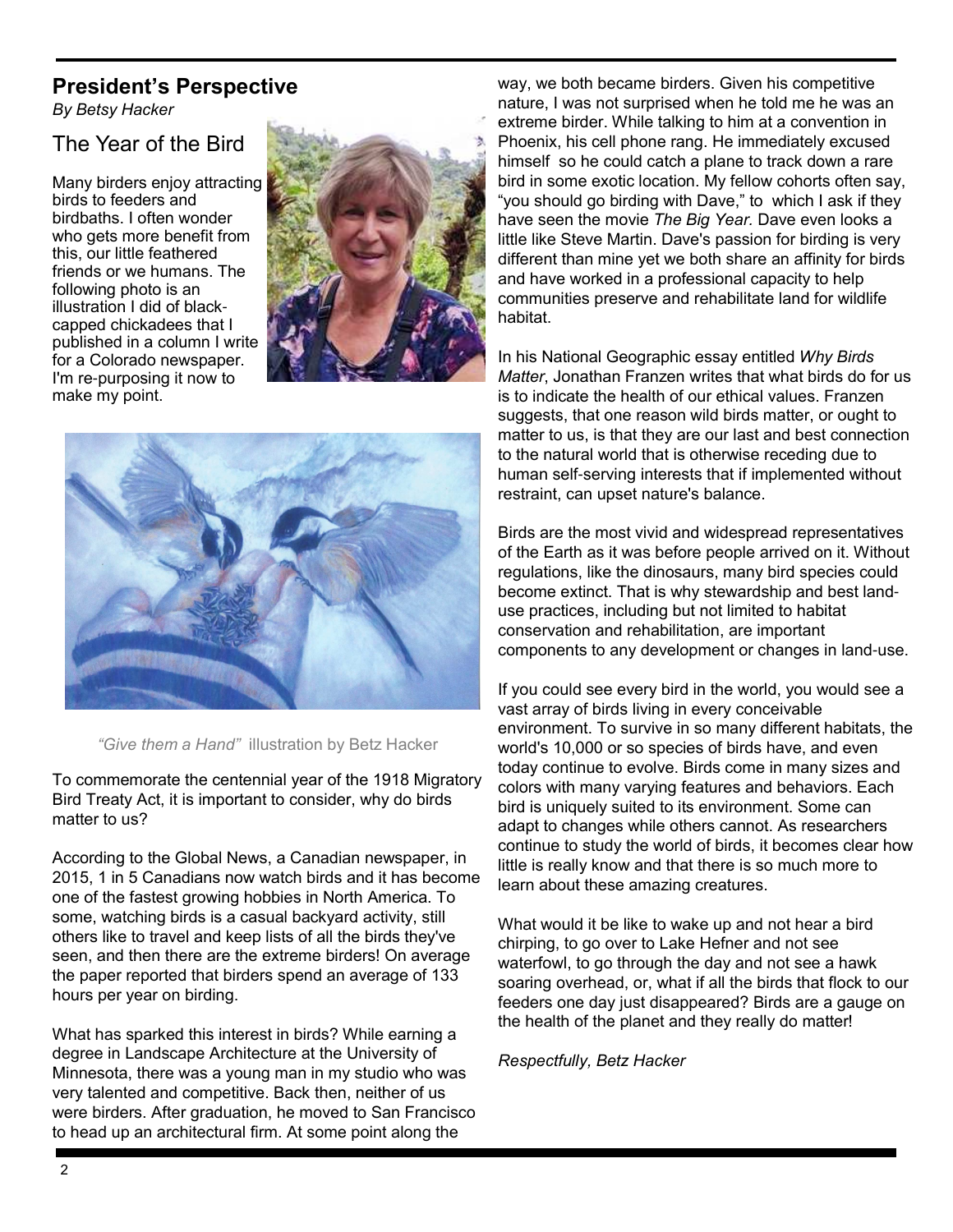# **Bird of the Month**



#### *By John Shackford*

This winter, with its arctic air masses coming frequently and deeply into the United States, has brought us several far north bird species we rarely find in the state; one of these is the Common Redpoll (*Acanthis flammea*). *Acanthis* is Latin for small song-bird, and *flammea* is Latin for

flame. The common name—redpoll—is derives from pol, Middle English for head; thus redpoll means red head. At 5 inches in length this species is a small streaked finch with a red forehead. Adult males have a black chin with a wash of red on the chest. There is another species quite similar to the Common Redpoll, the Hoary Redpoll; this species has

"lighter, frostier-looking" plumage that shows considerably less strong streaking on the rump, flanks and under tail coverts. So if you see a redpoll you need to be sure it is not a Hoary Redpoll.

On 14 January 2018 members Steve Davis and Mary Lane had a Common Redpoll, apparently a female, show up in their yard. Early that afternoon Steve and Mary were looking at some American Goldfinches and Dark-eyed Juncos feeding on the ground in their backyard. They were trying to



© Steve Davis and Mary Lane

photograph an unusual junco, one with extra white in its tail; Steve had the camera and Mary had binoculars. Steve saw an unusual bird and asked Mary what it was. Upon looking, she thought it was going to be a House Finch, but almost immediately realized it was a Common Redpoll; very quickly Steve posted photos on eBird, OKBirds, and the OOS Facebook page. Soon the redpoll jumped up into a tree, then flew away; their total viewing time was about 10 minutes. This is the only time they have seen the bird, but they are still looking!

The Common Redpoll was not placed on the official list of species for the state until 1976, when Elizabeth Hayes and others got good photos of a bird in Tulsa (Hayes, 1978. Bull. Oklahoma Orn. Soc., 9: 30-32). G. M. Sutton [1982. Species summaries of Oklahoma bird records] listed 10

redpolls or groups of redpolls (many among the 10 were seen at the same location on multiple day and were therefore believed to be "repeats"). eBird, which started in 2002, lists 5 occurrences up to the present (including Steve and Mary's). I do not know if there were any sightings in the 20 years between Sutton's death in 1982 and the beginning of eBird in 2002 (it is possible to post records earlier than 2002 on eBird, but I suspect little activity in this regard). Thus there are about 15 records over the 95 years between when the Common Redpoll was first reported in the state (1922) and the present, one record about every 6.3 years.

In 1978 Wesley Isaacs, a former member of our club, had an adult male regularly at a feeder in his yard, from 13 January to 23 February. I heard about it and went to Wes' house to help him catch the bird. I was supposed to arrive at Wes's at 0800. Wes put up his banding net at 0800,

> then walked around the house to greet me at 0803; we walked back around to the backyard and the bird was in the net! This bird was an adult male with a rosy wash on the breast, the only Oklahoma record I can find of an adult male.

> As a nesting bird in the Arctic, the Common Redpoll lays 3-7 eggs, but usually 4-5 in coniferous or birch trees, many of them dwarf. I was surprised to read that their nests can be quite difficult to find, because adult birds would readily slip away from the nest as an intruder

approached. You would think that birds in the far north— "beyond civilization"—would be quite tame, but the birds apparently have other considerations, possibly non-human predators, to worry about.

In writing this column I came across an article about rare winter visitors from the far north, including both the redpoll and Snowy Owl. The discussion came around to an interesting point: It is well-documented that people and at least some animals will work harder to get an intermittent reward than to get a reward that always comes or never comes. You will recognize this as the psychology behind gambling; but instead of gambling for money, we birdwatchers are gambling for the payoff of seeing a rare bird! And I suspect it is probably just as well that most of us "addicted birding personalities" do not spend much time in casinos!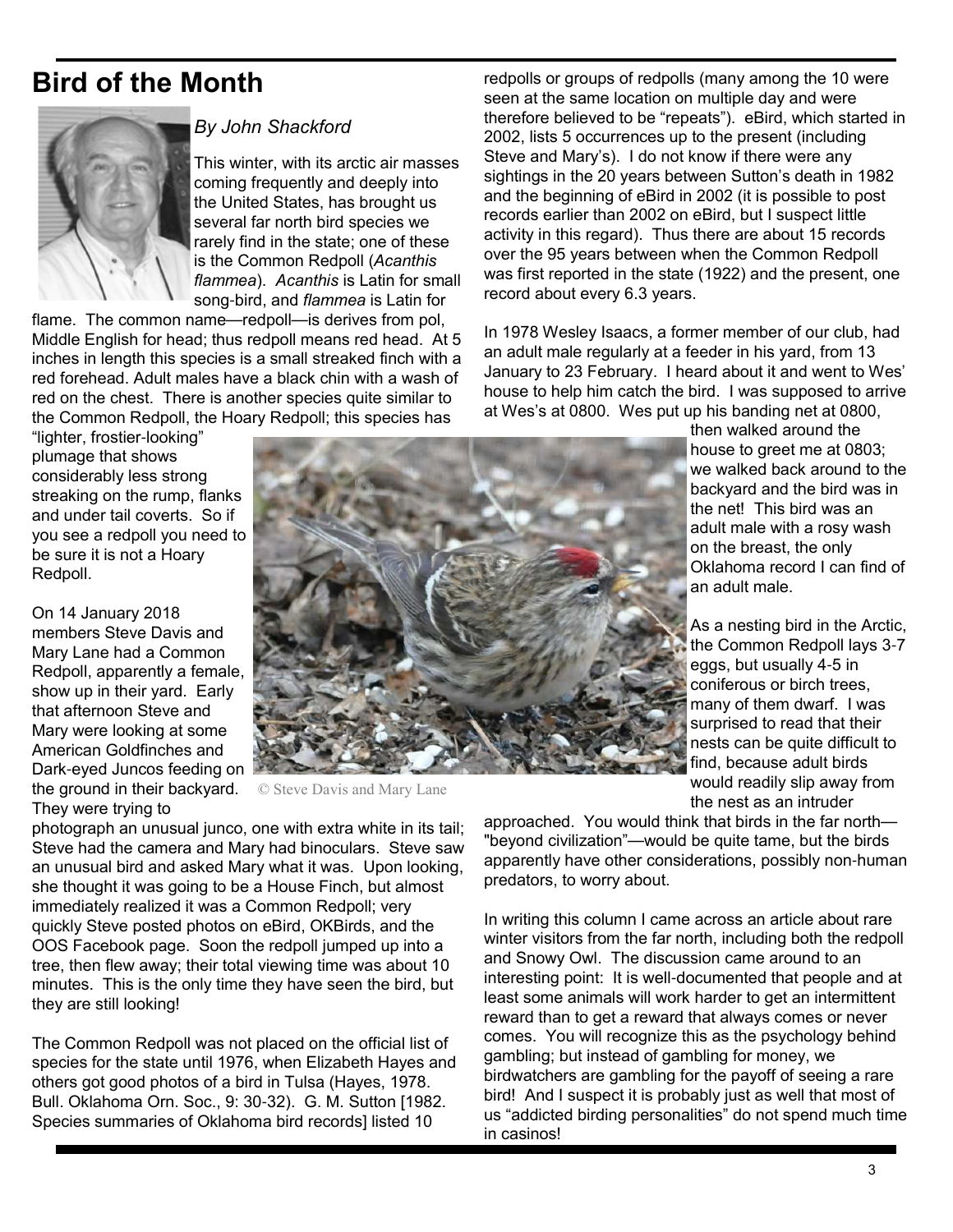# **2017 Christmas Bird Count Species List**

| Species                             | Number       | <b>Bald Eagle</b>                             | 1    | <b>Tufted Titmouse</b>            | 44             |
|-------------------------------------|--------------|-----------------------------------------------|------|-----------------------------------|----------------|
| <b>Black-bellied Whistling Duck</b> | 2            | Northern Harrier                              | 9    | Red-breasted Nuthatch             | $\overline{c}$ |
| Snow Goose (white form)             | 9            | Sharp-shinned Hawk                            | 4    | White-breasted Nuthatch           | 1              |
| <b>Cackling Goose</b>               | 312          | Cooper's Hawk                                 | 6    | <b>Brown Creeper</b>              | 9              |
| Canada Goose                        | 1802         | <b>Northern Goshawk</b>                       | 1    | Carolina Wren                     | 80             |
| swan sp.                            | cw           | Red-shouldered Hawk                           | 9    | Bewick's Wren                     | 6              |
| <b>Wood Duck</b>                    | 5            | Red-tailed Hawk                               | 63   | <b>House Wren</b>                 | $\overline{c}$ |
| Gadwall                             | 302          | Harlan's Hawk                                 | 1    | <b>Winter Wren</b>                | 12             |
| American Wigeon                     | 11           | Ferruginous Hawk                              | 1    | Marsh Wren                        | $\overline{c}$ |
| Mallard                             | 1120         | American Kestrel                              | 20   | <b>Blue-gray Gnatcatcher</b>      | $\mathbf{1}$   |
| <b>Blue-winged Teal</b>             | 1            | Merlin                                        | 1    | Golden-crowned Kinglet            | 6              |
| Northern Shoveler                   | 269          | <b>Peregrine Falcon</b>                       | 1    | Ruby-crowned Kinglet              | 28             |
| <b>Northern Pintail</b>             | 77           | American Coot                                 | 307  | Eastern Bluebird                  | 23             |
| American Green-winged Teal          | 94           | Killdeer                                      | 27   | <b>Townsend's Solitaire</b>       | CW             |
| Canvasback                          | 50           | <b>Greater Yellowlegs</b>                     | 22   | Hermit Thrush                     | 3              |
| Redhead                             | 16           | Least Sandpiper                               | 67   | American Robin                    | 1667           |
| Ring-necked Duck                    | 47           | <b>Bonaparte's Gull</b>                       | 699  | Northern Mockingbird              | 54             |
| <b>Greater Scaup</b>                | 25           | Ring-billed Gull                              | 4534 | <b>Brown Thrasher</b>             | 3              |
| Lesser Scaup                        | 184          | California Gull                               | 16   | European Starling                 | 16976          |
| <b>Bufflehead</b>                   | 141          | <b>Herring Gull</b>                           | 13   | American Pipit                    | 4              |
| Common Goldeneye                    | 46           | <b>Lesser Black-backed Gull</b>               | 2    | Cedar Waxwing                     | 54             |
| <b>Hooded Merganser</b>             | 175          | <b>Forster's Tern</b>                         | 25   | <b>Common Yellowthroat</b>        | $\mathbf{1}$   |
| Common Merganser                    | 2            | Rock Pigeon                                   | 637  | Yellow-rumped Warbler<br>(Myrtle) | 154            |
| Red-breasted Merganser              | 200          | Eurasian Collared-Dove                        | 230  | Spotted Towhee                    | 76             |
| <b>Ruddy Duck</b>                   | 86           | White-winged Dove                             | 19   | American Tree Sparrow             | 1              |
| <b>Wild Turkey</b>                  | 5            | <b>Mourning Dove</b>                          | 59   | <b>Chipping Sparrow</b>           | 2              |
| <b>Northern Bobwhite</b>            | 6            | <b>Inca Dove</b>                              | 1    | <b>Field Sparrow</b>              | 6              |
| Red-throated Loon                   | <b>CW</b>    | <b>Great Horned Owl</b>                       |      | Vesper Sparrow                    | CW             |
| <b>Pacific Loon</b>                 | 1            | <b>Snowy Owl</b>                              |      | Savannah Sparrow                  | 30             |
| Common Loon                         | 8            | <b>Barred Owl</b>                             | 3    | <b>LeConte's Sparrow</b>          | 2              |
| Pied-billed Grebe                   | 58           | <b>Belted Kingfisher</b>                      | 17   | Fox Sparrow                       | 16             |
| <b>Horned Grebe</b>                 | 17           | Red-bellied Woodpecker                        | 37   | Song Sparrow                      | 107            |
| <b>Red-necked Grebe</b>             | 1            | Yellow-bellied Sapsucker                      | 4    | Lincoln Sparrow                   | $\overline{7}$ |
| <b>Eared Grebe</b>                  | 3            | Downy Woodpecker                              | 40   | Swamp Sparrow                     | 1              |
| American White Pelican              | 325          | Hairy Woodpecker                              | 2    | White-throated Sparrow            | 13             |
| <b>American Bittern</b>             | $\mathbf{1}$ | Northern Flicker<br>Northern (Yellow-shafted) | 42   | Harris's Sparrow                  | 217            |
| <b>Neotropic Cormorant</b>          | 1            | Flicker                                       | 7    | White-crowned Sparrow             | 19             |
| Double-crested Cormorant            | 518          | Pileated Woodpecker                           | 1    | Dark-eyed Junco                   | 339            |
| Great Blue Heron (blue form)        | 90           | Eastern Phoebe                                | 12   | Northern Cardinal                 | 267            |
| <b>Great Egret</b>                  | 9            | Blue Jay                                      | 72   | Red-winged Blackbird              | 29824          |
| Black-crowned Night-Heron           | 29           | American Crow                                 | 153  | Eastern Meadowlark                | 74             |
|                                     |              | Carolina Chickadee                            | 123  | meadowlark sp.                    | 208            |
|                                     |              |                                               |      | <b>Rusty Blackbird</b>            | 12             |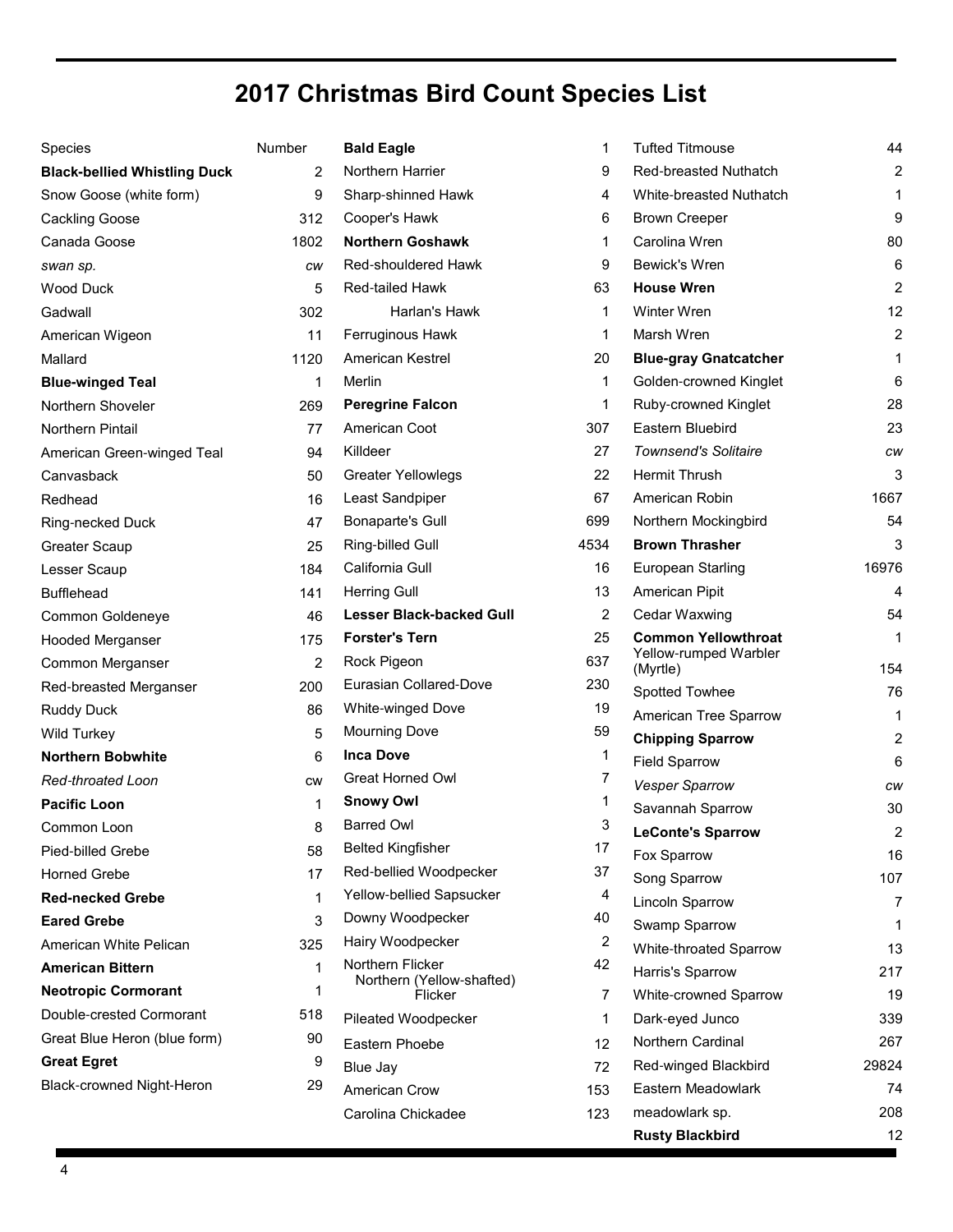| blackbird sp.                                      | 2000  |
|----------------------------------------------------|-------|
| Common Grackle                                     | 54    |
| Great-tailed Grackle                               | 5689  |
| Brown-headed Cowbird                               | 70    |
| <b>Purple Finch</b>                                | 4     |
| House Finch                                        | 90    |
| <b>Red Crossbill</b>                               | 40    |
| Pine Siskin                                        | 2     |
| American Goldfinch                                 | 128   |
| <b>House Sparrow</b>                               | 115   |
| Total<br>(not including subspecies and count week) | 71882 |

#### **Oklahoma City Audubon Society Welcomes New Members**

Matt Payne, Edmond Luanne Dillard, Wynnewood Terre Chaffin, OKC Bonnie Pollack, OKC Donna Cline, Edmond

#### **Oklahoma City Audubon Society**

#### **Officers 2018**

| President                | Elizabeth Hacker    | 638-6210     |
|--------------------------|---------------------|--------------|
| <b>Vice President</b>    | John Shackford      | 340-5057     |
| Secretary                | Sharon Henthorn     | 521-9958     |
| Treasurer                | <b>Nancy Vicars</b> | 831-1945     |
| Parliament               | <b>Ted Golden</b>   | 354-3619     |
| Programs                 | Warren Harden       | 596-2759     |
| Recorder                 | Esther M. Key       | 735-1021     |
| Conservation             | Dave Woodson        | 601-622-3467 |
| <b>Field Trips</b>       | Mark Delgrosso      | 403-5655     |
| <b>Field Trips</b>       | Betz Hacker         | 638-6210     |
| <b>Newsletter Editor</b> | <b>Pat Velte</b>    | 751-5263     |
| Publicity                | Doug Eide           | 495-8192     |
| Historian                | Vacant              |              |
| Refreshments             | Sue Woodson         | 601-622-3467 |
| Webmaster                | Pat Velte           | 751-5263     |

*The Oklahoma City Audubon society is neither a chapter of nor affiliated with National Audubon.*

*For up*-*to*-*date Oklahoma City Audubon news visit:* **OKC-Audubon.org**

## **Minutes January 22, 2018**

Meeting was called to order by newly-elected president Betz Hacker.

Guests welcomed were Michael and Carol Reggio.

Minutes of December 18, 2017 were approved without corrections.

Treasurer's report: Nancy Vicars reports \$5561.68 in the account.

Old Business: Program chairman Warren Harden followed up from last month on the most-often-reported sightings in the State Winter Bird Atlas. Nathan Kuhnert reported on the Christmas Bird Count of December 16<sup>th</sup>, with fifty participants and record species count of 127.

President Hacker congratulated the contributors to the most recent newsletter, which was especially appreciated by the members in attendance.

New Business: Will Rogers Park management is considering making the park a birding Hot Spot, which will bring additional attention and visitation to the park. Volunteers for an ad hoc committee to pursue this opportunity are Nancy Reed and Terri Underhill.

Bill Diffin announced the spring meeting of the Oklahoma Ornithological Society, which will be held the second week of May at Dwight Mission Summer Camp near Sallisaw, OK

The Red Slough birding convention will be held the first weekend of April.

Field trips planned include Roman Nose Park on February 3<sup>rd</sup>, and Medicine Park on February 24<sup>th</sup>. Betz also requests volunteers to lead periodic local birding walks during the months of February and March. Both weekday and weekend dates are available. Please contact Patricia Velte of the OCAS website if you are interested.

The business meeting was adjourned and refreshment break followed.

The night's presentation was by Dr. Claire Curry of the Oklahoma Biological Survey. She has been researching the effects of human-produced noise on the behaviors and vocalizations of songbirds, in particular the Savannah Sparrow and Baird's Sparrow. This information may help us understand how interpersonal communications and species distribution may be affected.

The next meeting will be Monday February  $19<sup>th</sup>$  at the Will Rogers Park Garden Exposition Building from 7-9 pm.

*This report was completed by the club secretary Sharon Henthorn*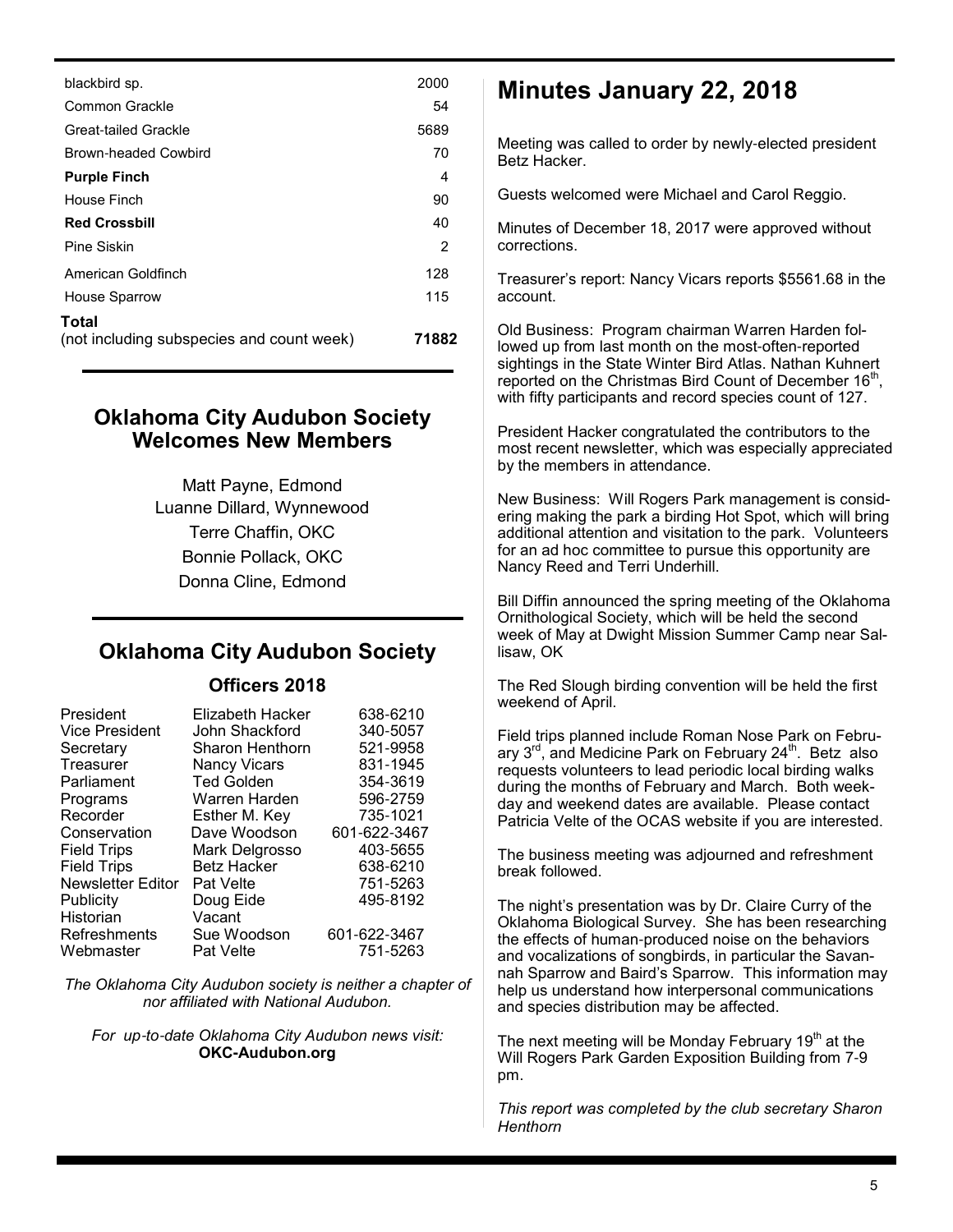## **Recorders Report January 2018**

## **A raft of unusual birds**

A New Year and time to start a New Year bird list and an excellent place to record it is in eBird. eBird has redesigned their home page including an exciting new feature. Your individual stats with an interesting bird photo shows at the top. A fun new stat is how many consecutive days you have reported birds in eBird along with a record of your longest streak. It is such an easy way to keep track of your sightings and organizing them by county, state, life list, monthly and yearly lists. It is such a great tool for beginners and expert birders and contains information on where to go birding to possibly find that special bird you are looking for.

On the 1<sup>st</sup> Laura Madden noticed Pine Siskin and Downy Woodpecker at her home in McClain County. At Summit Lake in Norman, Joe Grzybowski counted Redhead, Common Goldeneye and Eastern Bluebird; and Rachel Wrenn added Northern Pintail and Green-winged Teal; while John Tharp spotted Common Loon at Lake Thunderbird West Sentinel. Jerry Taylor found Whitewinged Dove at his OKC home, Great Egret at Lake Hefner and Wood Duck at Lake Overholser East. Brian Stufflebeam verified Greater Scaup, Ruddy Duck and Horned Grebe at Lake Hefner west; and Don Maas had Red-bellied and Downy Woodpeckers at his OKC home. On the 2<sup>nd</sup> Larry Mays documented Red-breasted and Common Merganser, plus Ross's Goose at Lake Overholser North; Steven Ireland detected Redshouldered Hawk at Martin Park Nature Center; John Hurd identified **Iceland Gull** and **Lesser Black-backed Gull** at Lake Hefner; and Larry Butler searched out the **Snowy Owl** at Will Rogers World Airport.

Caleb McKinney birded Shannon Springs Park in Grady County several times and on the  $3<sup>rd</sup>$  he saw Northern Shoveler and Wilson's Snipe. Meanwhile, in Stillwater Corey Riding confirmed Iceland Gull at the Meridian Technology Center Pond and Scott Loss recognized Lesser Black-backed Gull at Boomer Lake Park. In Oklahoma County Bill Diffin encountered Greater Whitefronted Goose and Bald Eagle at Lake Hefner; Zach Poland observed Winter Wren and Orange-crowned Warbler at the Myriad Botanical Gardens in downtown OKC; and Jimmy Woodard tallied Spotted Towhee at his Midwest City yard. On the  $4<sup>th</sup>$  John Moyer got Horned Grebe at Lake Thunderbird Dam; and in Garvin County Esther Key recorded Loggerhead Shrike, Brown Creeper and Bewick's Wren. In Payne County Kent Andersson had Purple Finch in Stillwater; Scott Loss located **Longtailed Duck** and Prairie Flacon at Lake Carl Blackwell; and he reported six **Trumpeter Swans** and a **Tundra Swan** found by Eric Duell on Boomer Lake.

On the 5<sup>th</sup> Gretl Landes identified Orange-crowned Warbler at her suet feeder in Norman. On the  $6<sup>th</sup>$  Zach

Poland confirmed Rusty Blackbird, Bonaparte's Gull and Ruby-crowned Kinglet at Liberty Lake in Guthrie County; and Brian Marra verified Northern Bobwhite and Spotted Sandpiper at Arcadia Lake. On the  $7<sup>th</sup>$  Zach Poland detected **Eared Grebe** at Lake Hefner; and Chad Ellis spotted Snow Goose at his home



in OKC. On the 8<sup>th</sup> Zach Roy verified **Pine Warbler** at Boomer Lake Park; and Bill Diffin observed **Rednecked Grebe** at Lake Hefner. On the 9<sup>th</sup> Larry Mays documented **Pacific Loon** at Lake Hefner. On the 10<sup>th</sup> Jason Shaw had a Sharp-shinned Hawk in Chickasha in Grady County. On the 11<sup>th</sup> Chris Butler saw Northern Harrier at Martin Park Nature Center.



On the  $12^{th}$  Rachel Wrenn discovered **Black Vulture** at Stars and Stripes Park at Lake Hefner. On the  $13<sup>th</sup>$ Zachary Helmans got a Common Goldeneye at Guthrie Lake; Jim Arnett located Barred Owl at Stinchcomb WMA and at Rose Lake Deanne McKinney counted Lincoln's Sparrow; while Bob Ellis noticed Savannah Sparrow. On the 14<sup>th</sup> Steve Davis photographed a **Common** 

**Redpoll** at his backyard feeder in NW OKC; Thomas Jones saw Northern Pintail and Bonaparte's Gull at Purcell Lake in McClain County; and Rachel Wrenn recognized **Ferruginous Hawk** at Ten Mile Flats west of Norman. On the 15<sup>th</sup> Caleb McKinney encountered Snow Goose, Greater Roadrunner, Barred Owl and Fox Sparrow on 90 acres Hunting Land in Grady County; Steve Davis recorded Chipping Sparrow at Guthrie Lake and a Vesper Sparrow at Liberty Lake;



while Emily Hialmarson tallied **Prairie Falcon** at Ten Mile Flats.

On the 17<sup>th</sup> Grant Beauprez added **Red-breasted Nuthatch** at Arcadia Conservation Education Area. On the  $18<sup>th</sup>$  Emily Hjalmarson reported American Pipit along South Jenkins in Norman.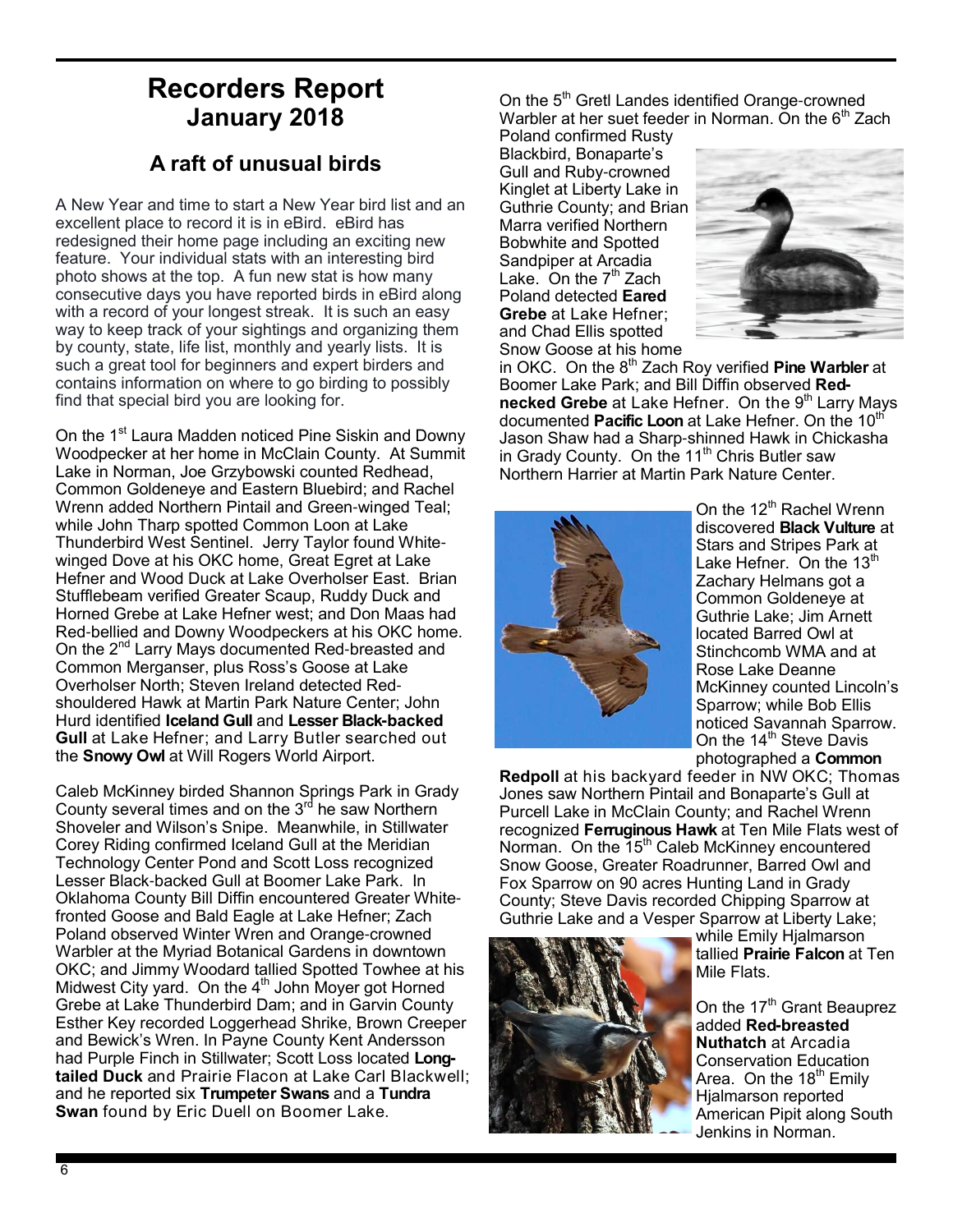On the 19<sup>th</sup> Brian Stufflebeam viewed Northern Pintail and Hairy Woodpecker at Lake El Reno; and Larry Mays turned up Marsh Wren at Stinchcomb WMA East. On the  $20<sup>th</sup>$  John Hurd counted Snow Goose, Wood Duck, Yellow-bellied Sapsucker, and LeConte's Sparrow at Cannon Ranch in Lincoln County; Caitlin Laughlin recog-



nized American Woodcock at West Richmond Road in Payne County; Zach Roy found Smith's Longspur at Boomer Lake Park and Orangecrowned Warbler at Sanborn Wetland; and Larry

Mays identified **Red Crossbill** at Lake Carl Blackwell.

On the 21<sup>st</sup> Zach Poland discovered Chestnut**collared Longspur** at his home in Logan County; and Brian Marra spotted Wilson's Snipe and Greater Yellowlegs at Stinchcomb WMA West. On the 23rd Jimmy Woodward located Ross's Goose and Bald Eagle at Taylor Lake in Grady County. On the 24<sup>th</sup> Joe Grzybowski added Eastern Screech-Owl at the North Base in Norman. On the 26<sup>th</sup> Joe Buck observed Pine Siskin in Edmond. On the 27<sup>th</sup> John Hurd detected American Tree Sparrow and Western Meadowlark at NW 63<sup>rd</sup> and Kilpatrick Turnpike; Emily Hjalmaron recorded Red-breasted Nuthatch at Pebblebrook Park in Norman; and John Tharp saw Brown Thrasher at John H Saxon Park in Norman. On the 28<sup>th</sup> Bridger Arrington noticed a Red-headed Woodpecker in South Muhall; and Joe Grzybowski found Purple Finch in Old Alameda neighborhood in Norman. On the 29<sup>th</sup> Michael Kane reported Hermit Thrush at Stinchcomb WMA. On the 30<sup>th</sup> John Tharp documented Winter Wren along South Jenkins. On the 31<sup>st</sup> Ben Sandstrom confirmed a White-throated Sparrow at Mineral Wells Park in Guthrie. What a busy month with quite a few interesting and unusual birds. Now is the Time to plan for The Great Backyard Bird Court on February 16 -19. For information see: http:// gbbc.birdcount.org/

During January of 2018 in the Central Oklahoma area **139** species were reported for the year**.** I appreciate those who help provide the history of central Oklahoma birds by making reports at http://ebird.org and I can also be contacted by email at emkok@earthlink.net . Esther M. Key, Editor.

# **Field Trip Report**

Twelve of us suffered chilly morning temps and a bitter, biting south wind to bird around Roman Nose State Park, Canton lake, and, later in the day, Red Rock Canyon State Park on February 3.

At Roman Nose we got delightful looks at Fox Sparrows along with robins and waxwings coming in to drink. Picked out Common Yellowthroat and Swamp Sparrow from their snug concealment in the cattails.

Canton Lake started with a small disappointment as the dam, where I had hoped to both freeze and check out the waterfowl, was closed to through traffic. Worked along the east side of the lake a bit and discovered the most abundant species along the shore seemed to be Ring-necked Duck (almost exclusively males, for whatever reason). One lone Lake Guy (or Lonely Lake Guy) from whom I seemed unable to escape, devoured my attention while everyone else got to bird a bit and pick up several more species. I now know that there are dangerous hogs, a black panther or two, and seedy politicians prowling the area. Good stuff to know, eh?

By noon, mercifully, the wind had died down, the sun burst out, and lunch was taken. One cooperative roadrunner later, we stopped for prairie dogs, and a look or two at the lake. On over to Big Bend Campground and the boat ramp where Hal Yokum found us our first of two Bald Eagles at such a distance only an eagle-eyed guy like Hal could locate them. Back through Canton for yet another pit stop and south to… Red Rock Canyon State Park, where we hoped to possibly relocate a bird that wasn't even there to begin with (someday I will

'splain that--probably make a good Christmas OKCAS story). Red Rock Canyon is really a nice scenic little spot and well deserving of a visit just to hike around some which for a birder would approach blasphemy.

We began here to disband our little caravan with some folks heading off to bars and other important appointments. Those of us remaining were entertained by a very cooperative Barred Owl which allowed us a few decent photos.



© Jennie Brooks

I have no idea as to what our final trip count was--around 55 species, more or less, I think, though that's likely open to debate.

We finished up our day at Hideaway Pizza. Food, as everyone knows is a birder's second passion.

Thanks, everyone for following me around all day with such heartwarming obedience. You all rock--truly! --*Larry Mays*